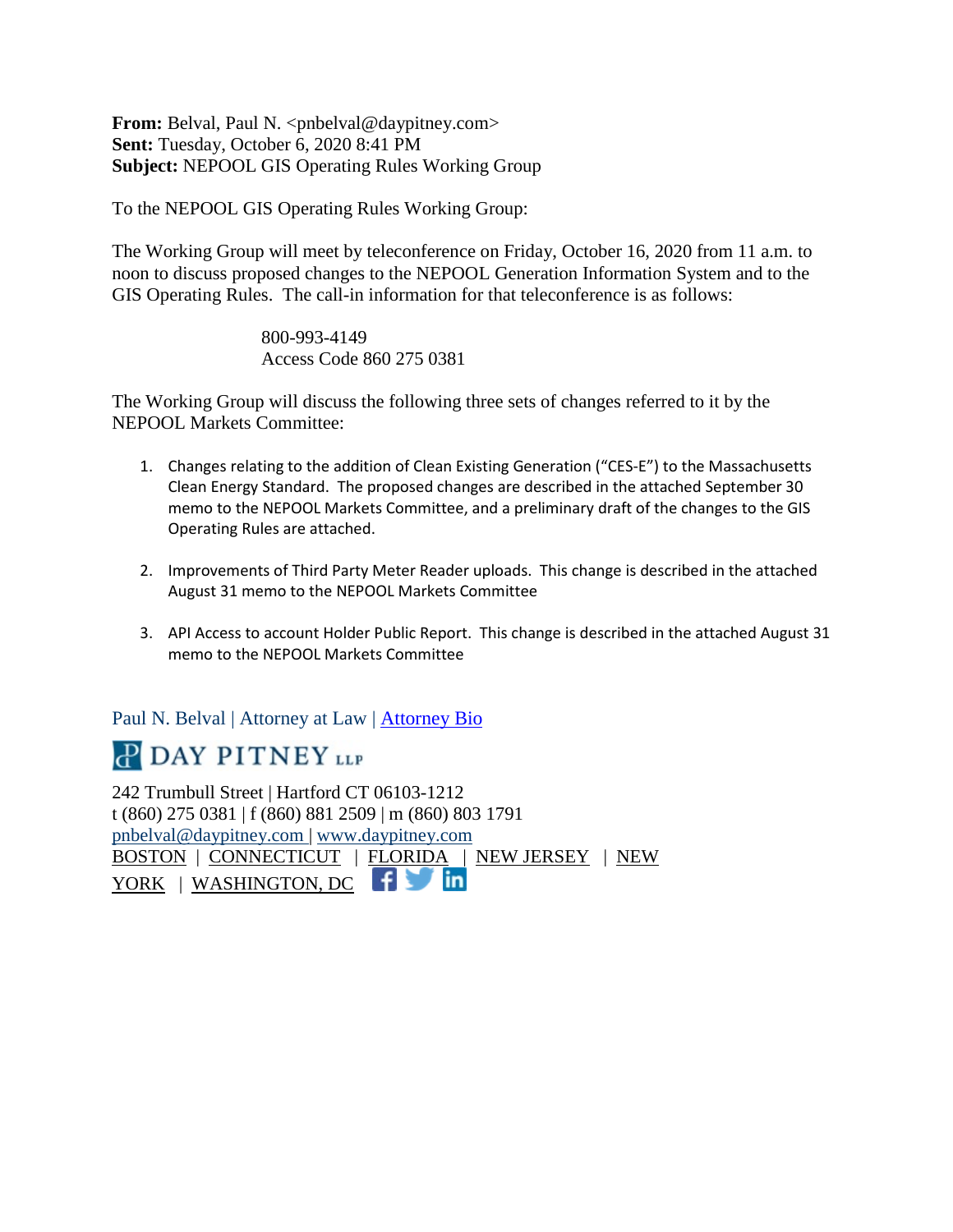# **M E M O R A N D U M**

**TO:** NEPOOL Markets Committee

**FROM:** Paul Belval, NEPOOL Counsel

**DATE:** September 30, 2020

**RE:** Referral to GIS Operating Rules Working Group Massachusetts Clean Energy Standard – Clean Existing Generation

At its October 6, 2020 meeting, the NEPOOL Markets Committee (the "Markets Committee") will be asked to direct the NEPOOL Generation Information System ("GIS") Operating Rules Working Group (the "Working Group") to consider potential changes to the GIS and the GIS Operating Rules (the "Rules") relating to the addition of "Clean Existing Generation" ("CES-E") to the Massachusetts Clean Energy Standard ("CES"). The changes were requested by the Massachusetts Department of Environmental Protection ("Mass DEP").

The Mass DEP recently revised its CES regulations to include a requirement that retail load serving entities that are subject to the CES include a certain percentage of energy from "Clean Existing Generation Units" in the energy they provide to retail customers. Clean Existing Generation Units are nuclear or hydroelectric units that have a nameplate capacity of at least 30 MW, commenced commercial operation before January 1, 2011 and satisfy certain geographic requirements. In addition to adding CES-E as a new category in the GIS, the Mass DEP regulations contemplate two other changes to the Rules:

- 1. Multiple co-located GIS Generators could have their generation aggregated for purposes of the CES-E, and certain annual caps in the CES-E regulations on the output that qualifies for the CES-E would have to be allocated among those GIS Generators.
- 2. Certain generators in Newfoundland and Labrador, Canada could be eligible for the CES-E, and that would require a slight expansion (beyond adjacent control areas) of the area where generators that are qualified for the CES-E can receive unit-specific Certificates in the GIS.

The Markets Committee is not being asked to vote on any changes to the Rules at this time. Rather, the Markets Committee is only being asked to refer the issues outlined above to the Working Group so that the Working Group can further discuss and determine the Rule revisions needed if the Working Group supports the proposal. Of course, if the Markets Committee decides to refer these issues to the Working Group, its input at this time would be appreciated, as it may help direct the Working Group's discussions.

cc: NEPOOL GIS Operating Rules Working Group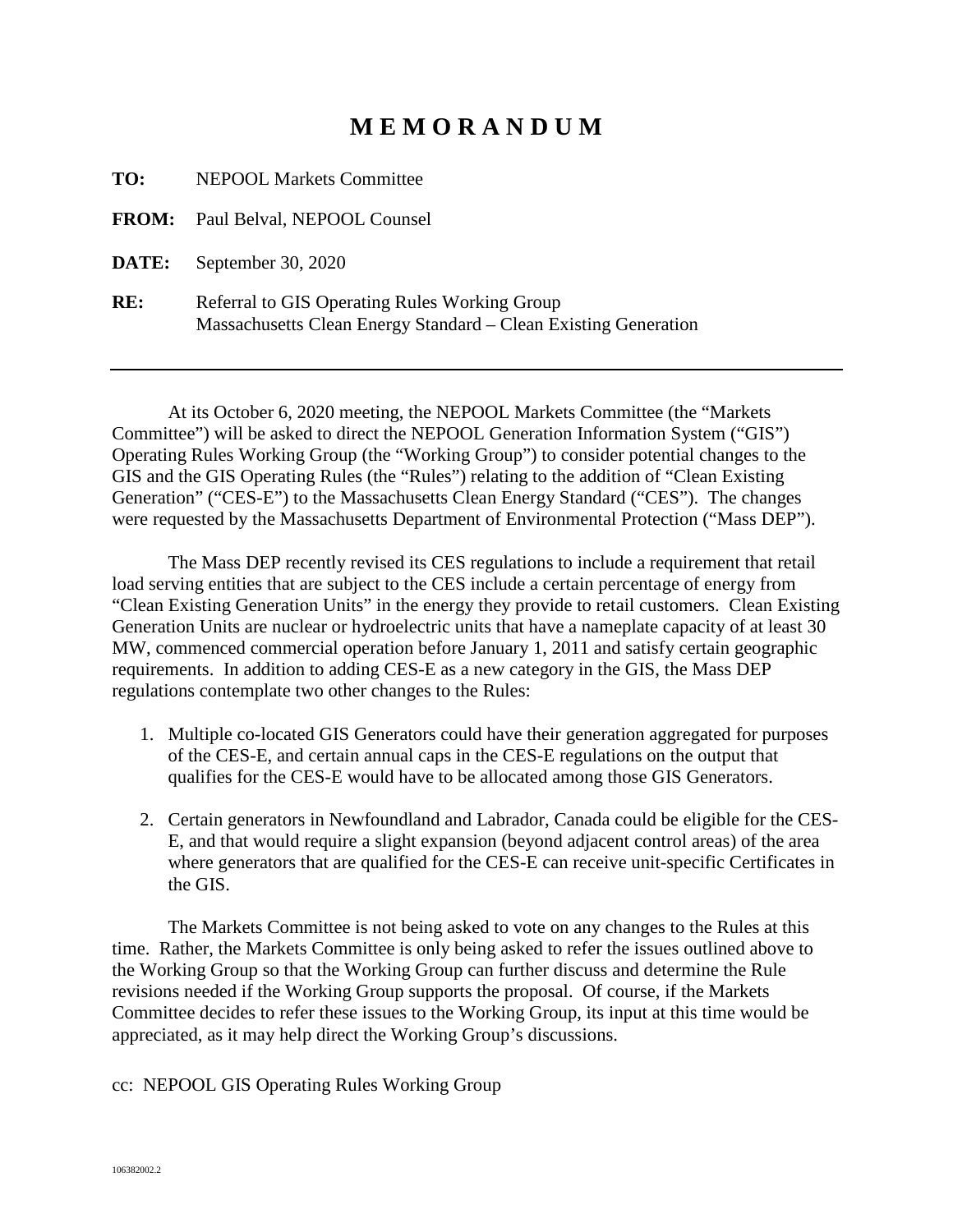# **M E M O R A N D U M**

**TO:** NEPOOL Markets Committee

**FROM:** Lynn M. Fountain, NEPOOL Counsel

**DATE:** August 31, 2020

**RE:** Request for Referral of Proposed GIS Change to the GIS Working Group

At its September 8, 2020 meeting, the NEPOOL Markets Committee will be asked to direct the NEPOOL Generation Information System ("GIS") Operating Rules Working Group (the "Working Group") to consider potential changes to the GIS Operating Rules (the "Rules") and/or the GIS to: (1) improve independent verifier ("Third Party Meter Reader") uploads; and (2) enable application programming interface (" $\Delta$ PI") access to the Account Holder public report. The GIS Usability Group discussed the proposed changes at its June 25, 2020 meeting.

The following changes to the GIS will not necessarily require a change to the Rules. We presume, however, that the Markets Committee would still prefer that the Working Group consider these changes, and the potential cost to NEPOOL to implement them, and provide a recommendation to the Markets Committee before the Markets Committee votes on the changes. This would be consistent with past experience.

#### Improve Third Party Meter Reader Uploads

The GIS Usability Group has received a request by PowerDash to improve the processing of Third Party Meter Reader uploads. Currently, if a facility that has not been assigned a "verifier" status is included in a comma separated value ("CSV") upload by a Third Party Meter Reader, the entire upload fails. The proposed change would provide a specific error message (i.e., Facility X is not present in this account) in the event the Third Party Meter Reader attempts a CSV upload that contains a facility that is not in the account, but would allow all other data to be uploaded successfully. PowerDash believes this change would be beneficial to all Third Party Meter Readers and would reduce the necessity for manual crosschecks between the GIS account holders' internal systems and the GIS.

#### Enable API Access to Account Holder Public Report

The GIS Usability Group also received a request from SRECTrade to enable API access to the Account Holder public report. Currently, the API requires an account ID for each account to which the user is delivering Certificates. To obtain this account ID, the user has to access the Account Holder public report, verify the correct ID, and enter that ID into the API. The requested change would enable users to access the Account Holder public report via the API to avoid the manual steps. To the extent possible and cost feasible, SRECTrade has requested that this change be implemented for all public reports.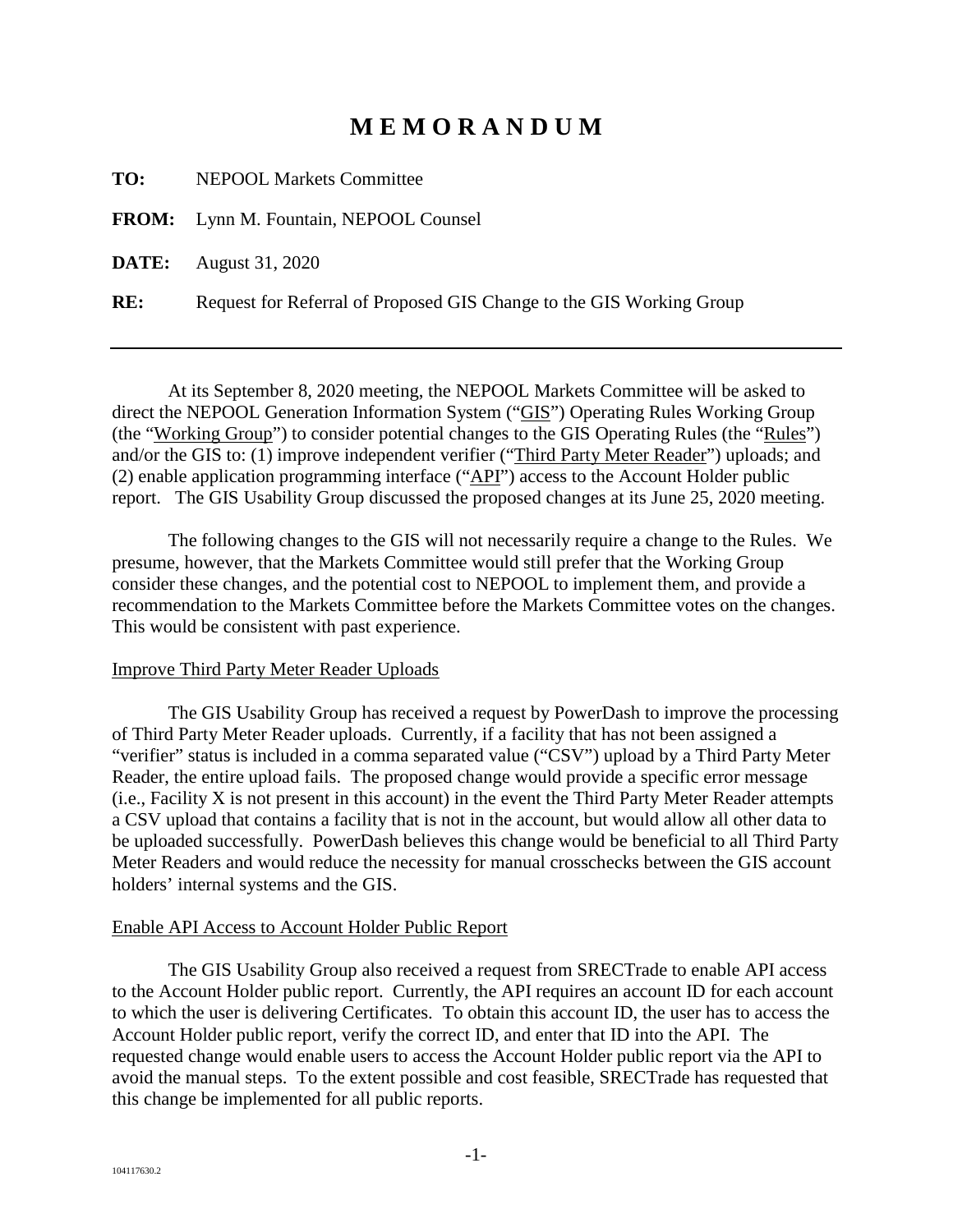The Markets Committee is not being asked to approve any changes to the Rules or the GIS at this time. Rather, it is only being asked to refer the issues outlined above to the Working Group for further discussion and possible consideration of a potential changes to the Rules and/or the GIS that would later be returned to the Markets Committee for a vote. Of course, if the Markets Committee decides to refer this issue to the Working Group, any input on the issue at this time would be appreciated, as it may help direct the Working Group's discussions.

cc: NEPOOL GIS Operating Rules Working Group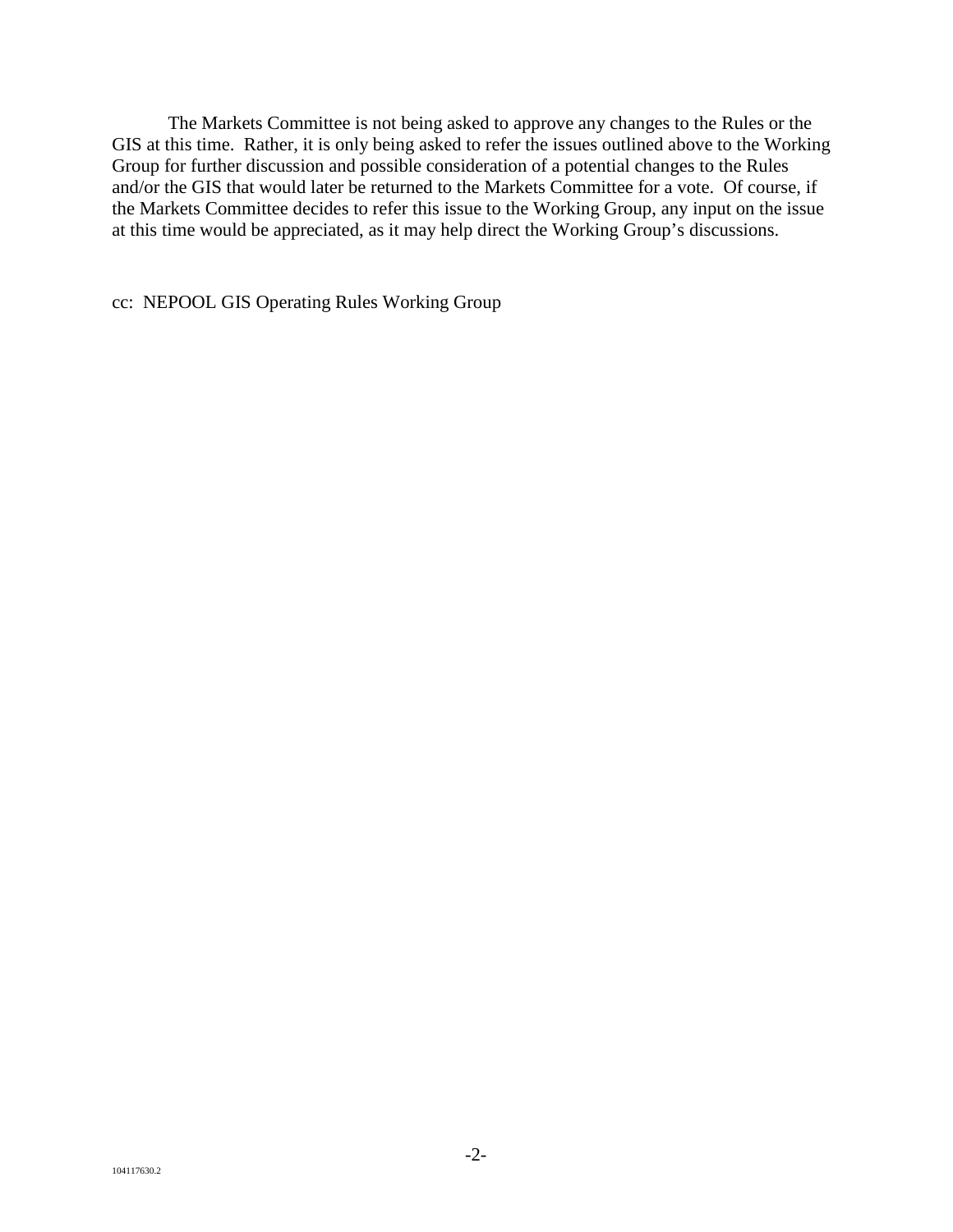## **Rule 2.2 Account Holder Registration**

#### \* \* \* \*

(b) A generator that is included in the MSS for part of its generation (the "MSS Generation") and that sells or uses part of its generation behind-the-meter (the "Non-MSS Generation") may establish separate GIS assets for the generator's MSS Generation and its Non-MSS Generation, and except for purposes of paragraph (c) below, it shall be deemed to be two distinct GIS Generators for its MSS Generation and its Non-MSS Generation. Any generator establishing two GIS assets under this paragraph shall, with respect to its Non-MSS Generation:

- (x) provide the GIS Administrator with meter data meeting the requirements of ISO New England Operating Procedure No. 18 or any successor thereto or the Small Generator Metering Protocol or, for those states that require that a Third Party Meter Reader provide such meter data and for those resources that are subject to Rule 2.5(j), cause a Third Party Meter Reader to provide the GIS Administrator with meter data meeting the requirements of Rule  $2.5(i)$ ;
- (y) be eligible under one of the RPS (which includes the MAPS for purposes of these GIS Operating Rules) fields or the Massachusetts Clean Energy Standard ("CES") field, the Massachusetts Clean Energy Standard for Clean Existing Generation Units ("CES-E") or the Massachusetts Clean Peak Energy Portfolio Standard ("CPS") field listed in Part 2 of Appendix 2.4; and
- (z) provide the GIS Administrator with a certification from one of the Energy Regulatory Agencies listed in Appendix 5.3 (1) stating that such GIS Generator has committed to submit to an annual audit by such Energy Regulatory Agency with respect to the quality of the data it provides for its Non-MSS Generation and to confirm that none of the Non-MSS Generation for which Certificates are created is used for such GIS Generator's station service, and (2) either (a) establishing an annual limit on the MWhs that such GIS Generator may report to the GIS Administrator for purposes of creating Certificates for its Non-MSS Generation, which limit shall be based upon a proxy unit with a 5 MW nameplate capacity using the same fuel type or, (b) if the GIS Generator is a NEPOOL Participant, certifying that the GIS Generator qualifies under the mandatory renewable portfolio standard, mandatory alternative energy portfolio standard, mandatory clean energy standard or mandatory clean peak standard of the state in which the Certificates will be used**.**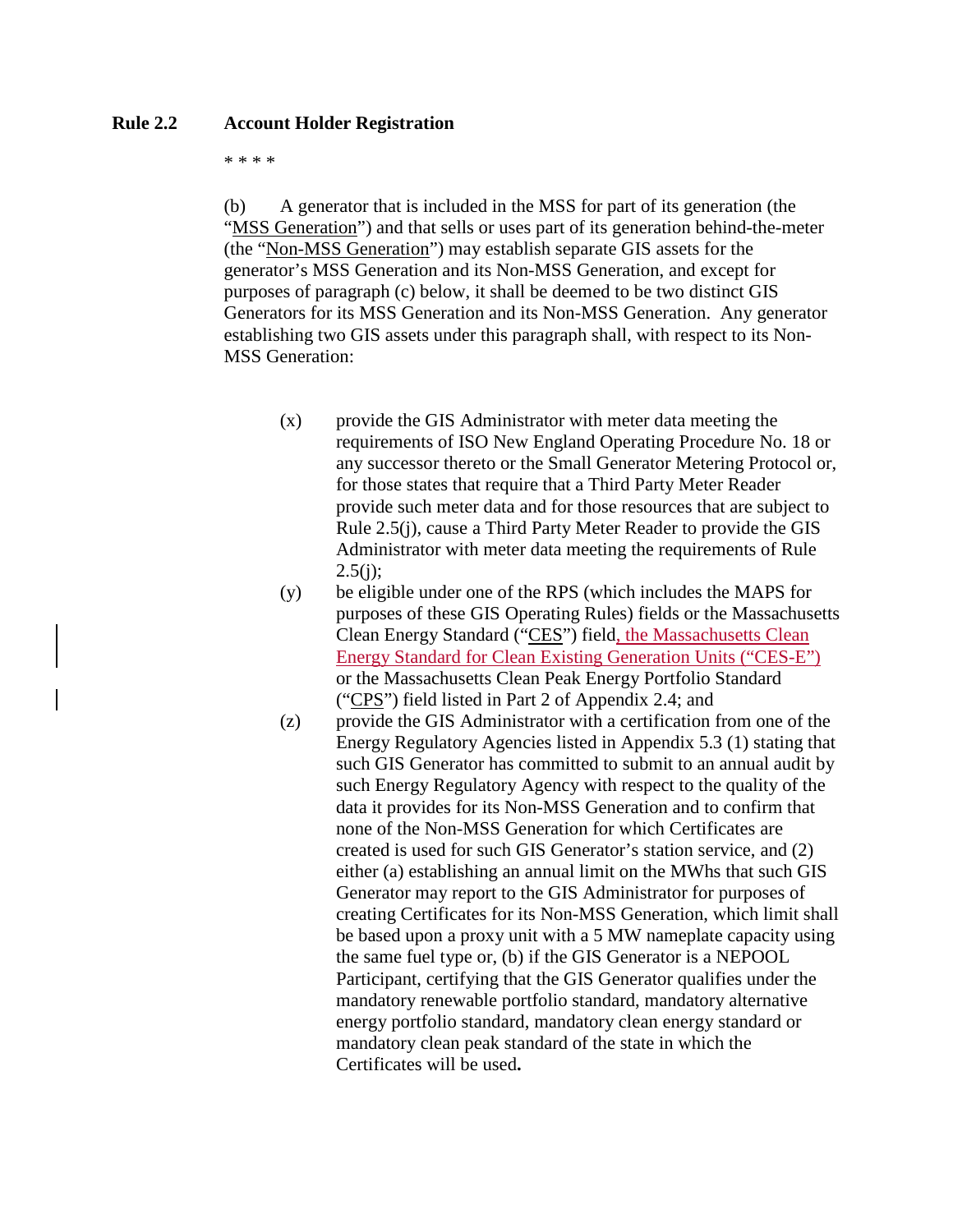The Certificates created for a generator's Non-MSS Generation in any year shall not exceed the limit established in the certification provided by the applicable Energy Regulatory Agency described above. Any generator availing itself of this Rule 2.2(b) shall be considered a NEPOOL Generator for purposes of its MSS Generation and a Non-NEPOOL Generator for purposes of its Non-MSS Generation.

\* \* \* \*

(j) For all GIS Generators that are qualified as "Clean Existing Generation Units" under the CES-E, the Massachusetts Department of Environmental Protection will notify the GIS Administrator of the annual limit on the number of Certificates that will qualify for the CES-E, and Certificates issued for each such GIS Generator will be denoted as qualifying for the CES-E until the annual limit is reached. Multiple co-located GIS Generators may be aggregated into a single Clean Existing Generation Unit for purposes of the CES-E. The Massachusetts Department of Environmental Protection will identify to the GIS Administrator those GIS Generators that are aggregated into a single Clean Existing Generation Unit under the CES-E. For multiple GIS Generators aggregated into a single Clean Existing Generation Unit under the CES-E, in any month in which the annual limit for CES-E-qualified Certificates would be reached, the CES-Equalified Certificates associated with energy generated in that month will be allocated among those GIS Generators *pro rata* based on the generation of each such GIS Generator in that month.

\* \* \* \*

#### **Rule 2.5 Sources of Generation Data**

\* \* \* \*

(k) In the event that one of the Energy Regulatory Agencies identified in Appendix 5.3 notifies the GIS Administrator that only it shall provide information regarding eligibility for its state's RPS, APS, CES, CES-E or CPS, then upon initial registration and updated as necessary after any change in such RPS, APS, CES, CES-E or CPS eligibility, such Energy Regulatory Agency will notify the GIS Administrator of the applicable generating unit's status under its state's RPS, APS, CES, CES-E or CPS, and no other entity may provide the GIS Administrator with such information. In all other cases, information as to a generating unit's eligibility for a state's RPS, APS, CES, CES-E or CPS may be provided by the applicable Energy Regulatory Agency listed in Appendix 5.3 or by the generating unit itself. The GIS Administrator will notify each GIS Generator or Importing Account Holder of any change in its RPS, APS, CES, CES-E or CPS eligibility provided by one of the Energy Regulatory Agencies under this Section 2.5(k), including in such notice the specific state(s) for which such eligibility was changed. The GIS Administrator will maintain, on the public portion of the GIS website, a list of the Energy Regulatory Agencies that have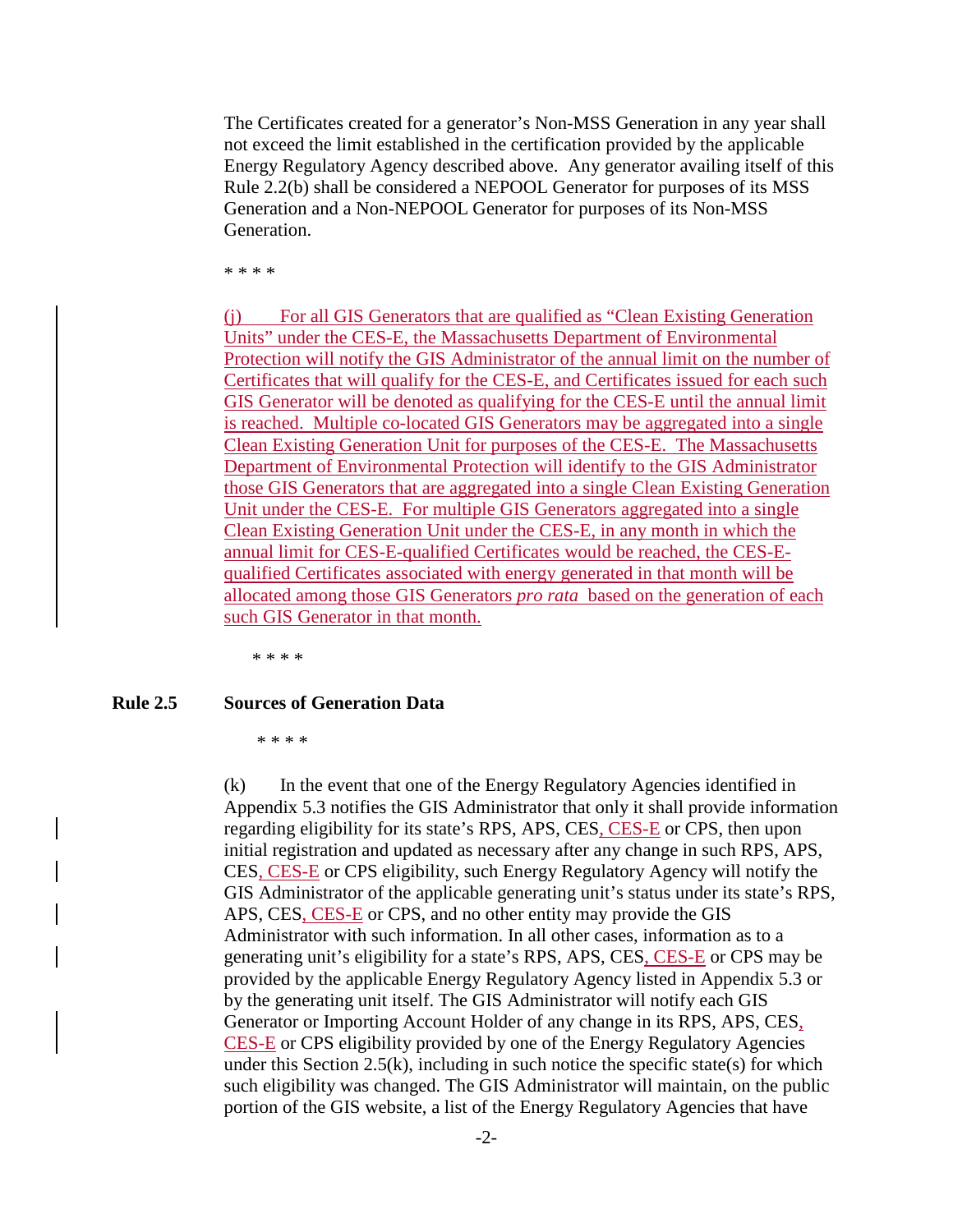notified it that only they may provide information on its state's RPS, APS, CES, CES\_E or CPS eligibility.

\* \* \* \*

#### **Rule 2.7 Imports**

\* \* \* \*

(c) The Certificates for Energy imported into the New England Control Area pursuant to an External Transaction for the output of a particular External Resource identified in the MSS for purposes of the GIS (together "Imported Unit Energy") shall reflect the attributes of the generating unit generating such Energy if:

- (u) such generating unit is either (i) eligible under one of the RPS fields, the CES field or the CES-E field listed in Part 2 of Appendix 2.4 or (ii) a hydroelectric or hydropower generating unit or (iii) a nuclear generating unit;
- (v) either (i) such Energy is imported from such generating unit in an adjacent Control Area into the New England Control Area with transmission rights over the ties to the New England Control Area or (ii) such Energy is generated by a Clean Existing Generation Unit qualified for the CES-E by the Massachusetts Department of Environmental Protection and is imported into the New England Control Area with uninterrupted transmission rights to the New England Control Area from a control area that is only electrically connected to control areas that are adjacent to the New England Control Area;
- (w) such Energy is actually settled in the MSS;
- (x) the generation data for such Energy generated by such generating unit (i) meets the requirements of Rule 2.1(e) and (ii) is provided directly to the GIS Administrator via a secure internet portal by either (1) the regional transmission organization or independent system operator (as recognized by the Federal Energy Regulatory Commission) that covers the area in which such generating unit is located, or  $(2)$  an electric utility metering the generation of such generating unit, or (3) a nationally recognized renewable energy credit tracking system, or (4) a Third Party Meter Reader meeting the requirements of Rule 2.5(j);
- (y) the Importing Account Holder importing such Energy has registered the applicable generating unit in the GIS as contemplated by Rule 2.3 and has provided the data contemplated by Rule 2.5; and
- (z) such Importing Account Holder provides the GIS Administrator with (i) a NERC tag for such Energy meeting the requirements of the System Rules for External Transactions for Energy and the requirements of the adjacent source Control Area, (ii) a certification of the seller of such Energy, in the form set forth in Appendix 2.7A, to the effect that the specified attributes have not been and will not be otherwise sold, retired (except as described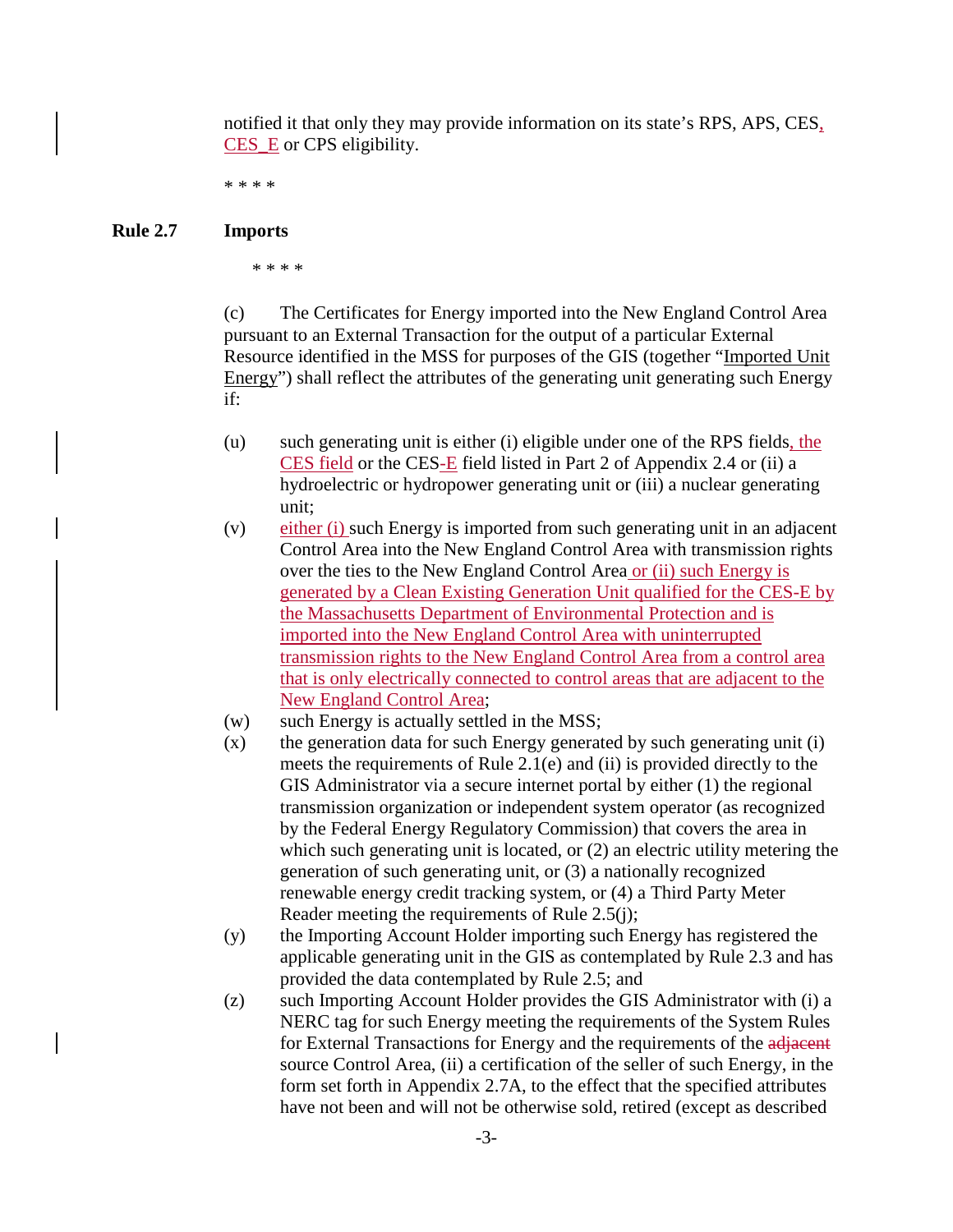in clause (iii)), claimed, represented as part of Energy sold elsewhere or used to satisfy obligations in another jurisdiction, and (iii) if the Energy and/or attributes of such generating unit are tracked by another renewable energy credit tracking system, evidence that the renewable energy credits associated with such Energy have been retired or otherwise made ineligible for transfer in such other tracking system.

\* \* \* \*

#### **Rule 3.6 Exports**

\* \* \* \*

(b) The Certificates associated with Energy exported from the New England Control Area (i) prior to the SMD Effective Date, pursuant to a Unit Contract and (ii) from and after such date, pursuant to an External Transaction identified in the MSS as a unit-specific External Transaction sale for purposes of the GIS, may be transferred to the purchaser of such Energy if:

- (x) the generating unit generating such Energy is eligible under one of the RPS fields, the CES field or the CES-E fields listed in Part 2 of Appendix 2.4;
- (y) such Energy is exported from the GIS Generator to a purchaser in an adjacent Control Area with transmission rights over the ties from the New England Control Area; and
- (z) the Account Holder exporting such Energy and associated Certificates provides the GIS Administrator with a NERC tag for such Energy meeting the requirements of the System Rules for such External Transactions and the requirements of such adjacent Control Area.

\* \* \* \*

#### **Rule 3.7 Banked Certificates**

(a) Each GIS Account Holder shall have a separate subaccount within its account designated as its "Banked Certificate Subaccount." At the end of each Trading Period for the first, second and third quarter of any calendar year, all Conservation Certificates, all APS Certificates, all Renewable Certificates, all Certificates representing MWhs generated by Zero Emissions Generators and all other Certificates representing MWhs generated by a GIS Generator or NH Biodiesel Producer designated as qualified under any RPS, APS, CES, CES-E or CPS listed in Part 2 of Appendix 2.4 (except S-REC Auction Certificates and SREC-II Auction Certificates, but including Clean Peak Energy Certificates) that in each case are neither Reserved Certificates, nor held in a Retail Subaccount nor associated with an export transaction (collectively, "Banked Certificates") shall automatically be transferred by the GIS Administrator to the Banked Certificate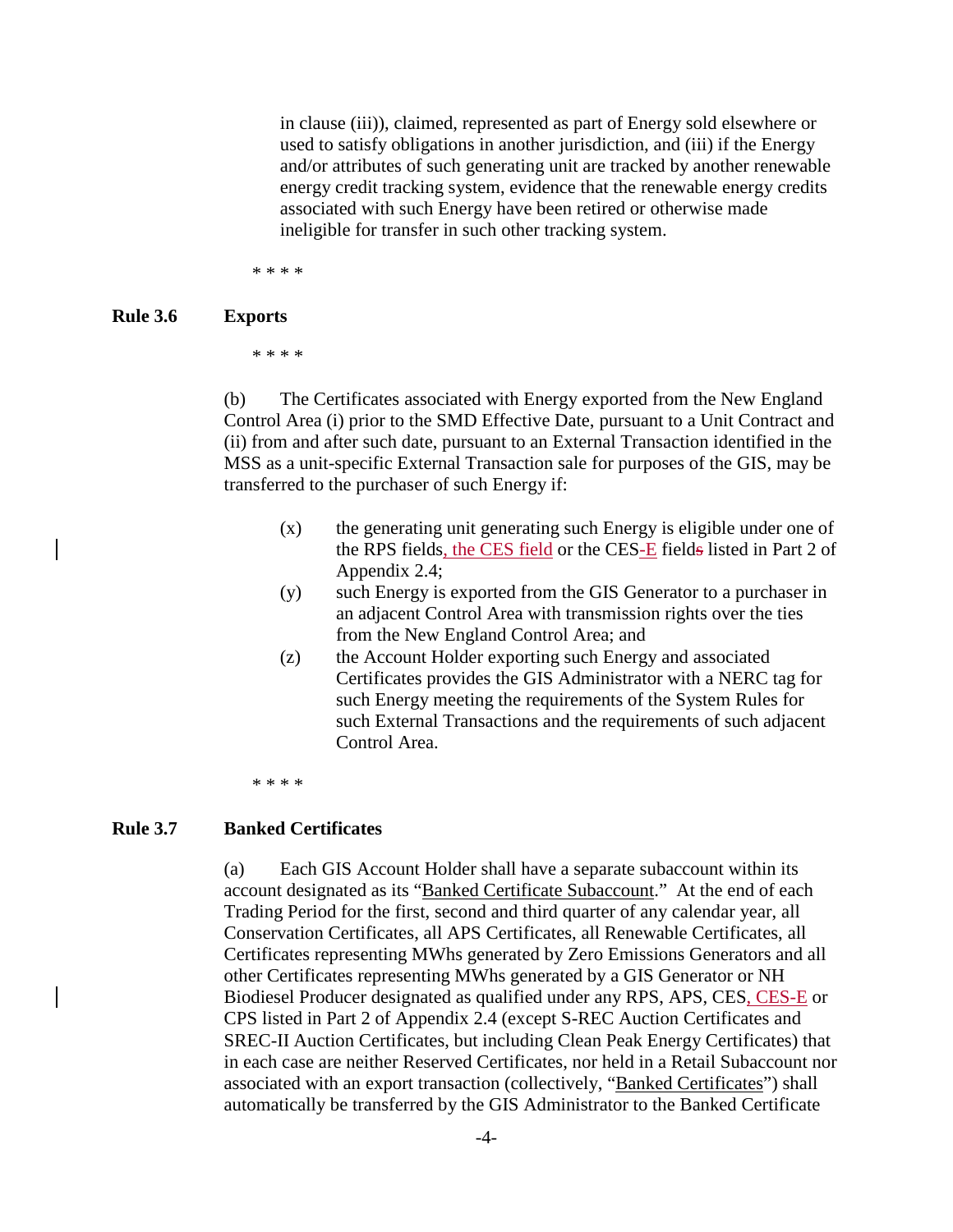Subaccount held by the applicable GIS Account Holder. Banked Certificates may be removed from a Banked Certificate Subaccount and (a) transferred, (b) deposited into a Retail Subaccount and used to satisfy a Certificates Obligation, (c) used for an export transaction, or (d) used for a Reserved Certificate transaction (in each case in accordance with all applicable Rules) in any Trading Period that relates to the same calendar year as the one in which the MWhs represented by that Banked Certificate were created; i.e., eligible Certificates created in any Trading Period for a calendar year (which Trading Periods begin on July 15 of that calendar year and end on June 15 of the following calendar year) can become Banked Certificates and then be transferred or used in subsequent Trading Periods for that same calendar year. Transferred Banked Certificates may be deposited into the Banked Certificate Subaccount of the transferee for subsequent transfer or use as described above. Banked Certificates will not be used to satisfy a Retail LSE's Certificates Obligations while they are in a Banked Certificate Subaccount. Except as set forth below, the attributes associated with Banked Certificates will not be taken into account in the creation of Residual Mix Certificates for any Trading Period.

\* \* \* \*

#### **Rule 3.8 Post-Closing Account Adjustment**

\* \* \* \*

(d) In addition to the foregoing provisions relating to Post-Closing Account Adjustments and notwithstanding any other provision of these Rules to the contrary, an Account Holder that has had Certificates that are eligible for inclusion in a Banked Certificate Subaccount under Rule 3.7 retired from its account or Subaccount and become Unsettled Certificates at the end of any Trading Period may, upon request to the GIS Administrator, have such Unsettled Certificates credited back to that account or Subaccount and/or subsequently transferred to another account or Subaccount if the following conditions are met:

- (i) those Certificates may be credited to the Account Holder's account or Subaccount and/or transferred to another account or Subaccount not later than the date for the annual compliance filing for the state RPS, APS, CES, CES-E or CPS for which those Certificates are eligible; and
- (ii) if an Energy Regulatory Agency listed on Appendix 5.3 notifies the GIS Administrator in writing that any such crediting and/or transfer of Certificates eligible for its state's RPS, APS, CES, CES-E or CPS must be approved by that Energy Regulatory Agency, then that Energy Regulatory Agency shall have approved the crediting and/or transfer of those Certificates.

In the event that any Unsettled Certificates that are to be credited to an account or Subaccount under this Rule 3.8(d) are eligible for the RPS or APS of more than one state, then those Certificates shall only be designated as being eligible for any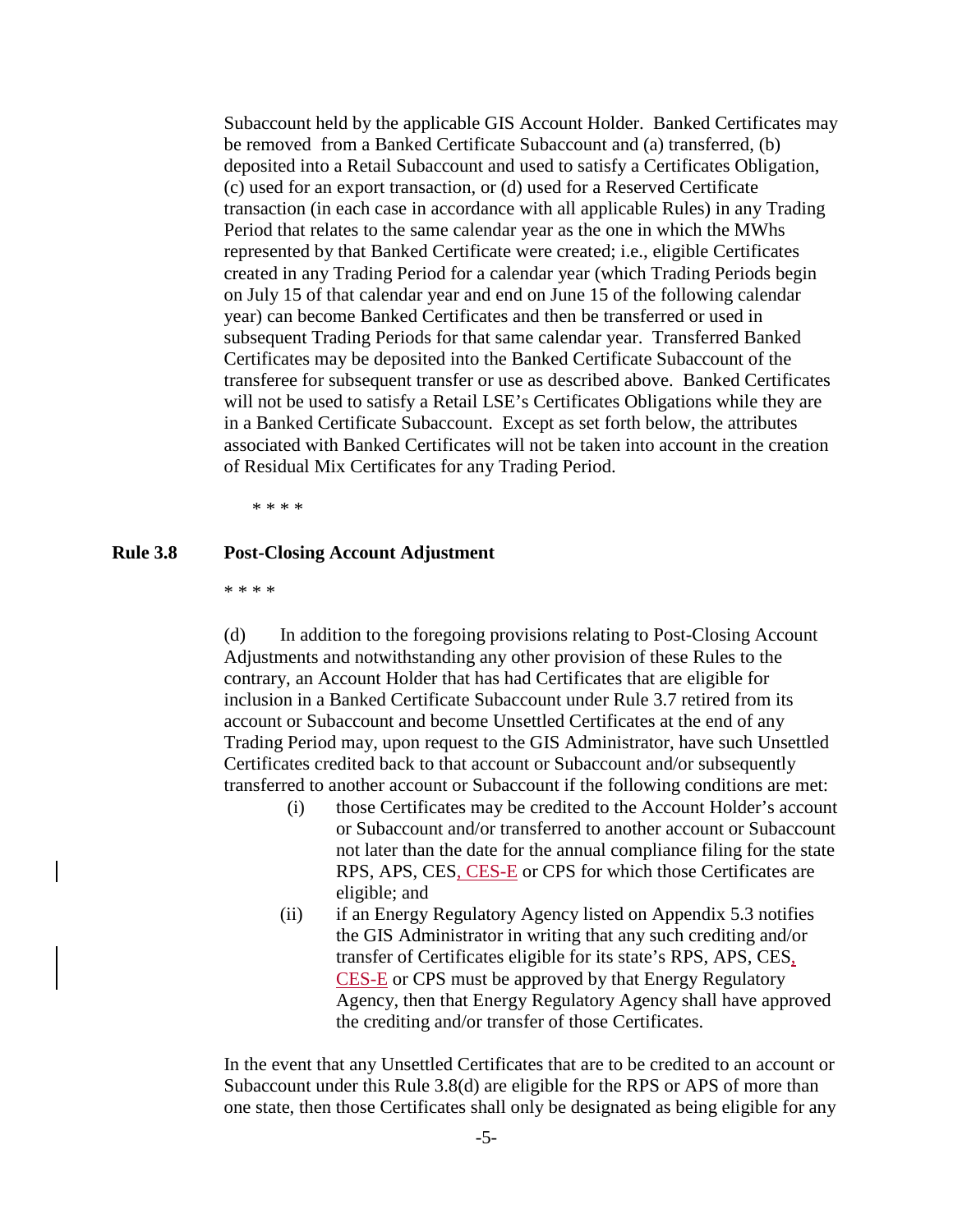RPS or APS for which  $(x)$  they are otherwise eligible,  $(y)$  the annual compliance filing deadline has not occurred, and (z) either no Energy Regulatory Agency approval is required or the applicable Energy Regulatory Agency has granted approval. Upon any crediting and/or transfer of Certificates under this Section 3.8(d), the GIS Administrator shall update the quarterly and annual reports produced under Rule 5.2(a) of the Account Holder(s) to which those Certificates have been credited and/or transferred.

\* \* \* \*

# **Rule 5.4 Publicly Available Reports**

\* \* \* \*

 (f) The publicly available reports posted on the GIS Administrator's website shall also include a report showing all Certificates transferred during the quarterly or annual reporting period, aggregated separately by (1) fuel type, (2) each RPS and APS for the New England states and the CES, CES-E and CPS for Massachusetts and (3) the total number of Certificates transferred during the reporting period. Those reports shall also show the number of Certificates that were transferred once, twice, three times or more than three times within each of the fuel type and RPS/APS/CES/CES-E/CPS categories during the quarterly or annual reporting period. The fuel type and RPS, APS, CES, CES-E and CPS categories in such reports shall correspond to the major categories set forth in Appendix 2.4. Those reports shall also show the aggregate number of Unsettled Certificates that are credited and/or transferred pursuant to Rule 3.8(d), the number of times such a crediting or transfer has occurred during the quarterly or annual Trading Period, and the number of Unsettled Certificates that were credited and/or transferred in each transaction.

\* \* \* \*

#### **Rule 5.5 Reports for the ISO**

The GIS Administrator will furnish electronically to the ISO quarterly and annual reports that aggregate by MWh for the applicable period the number of Certificates issued for each of the Fuel Sources set forth in Part 1 of Appendix 2.4, the number of Certificates meeting the requirements for RPS, APS, CES, CES-E and CPS eligibility for each of the items listed in Part 2 of Appendix 2.4, and the number of Certificates for each of the locations listed in Part 8 of Appendix 2.4. Quarterly reports will be provided by the 5th day after the close of a Trading Period and shall relate solely to such Trading Period; annual reports shall be produced by July 1 of the year following the year to which the report applies. Annual reports shall include amounts for the generation occurring during the applicable calendar year.

\* \* \* \*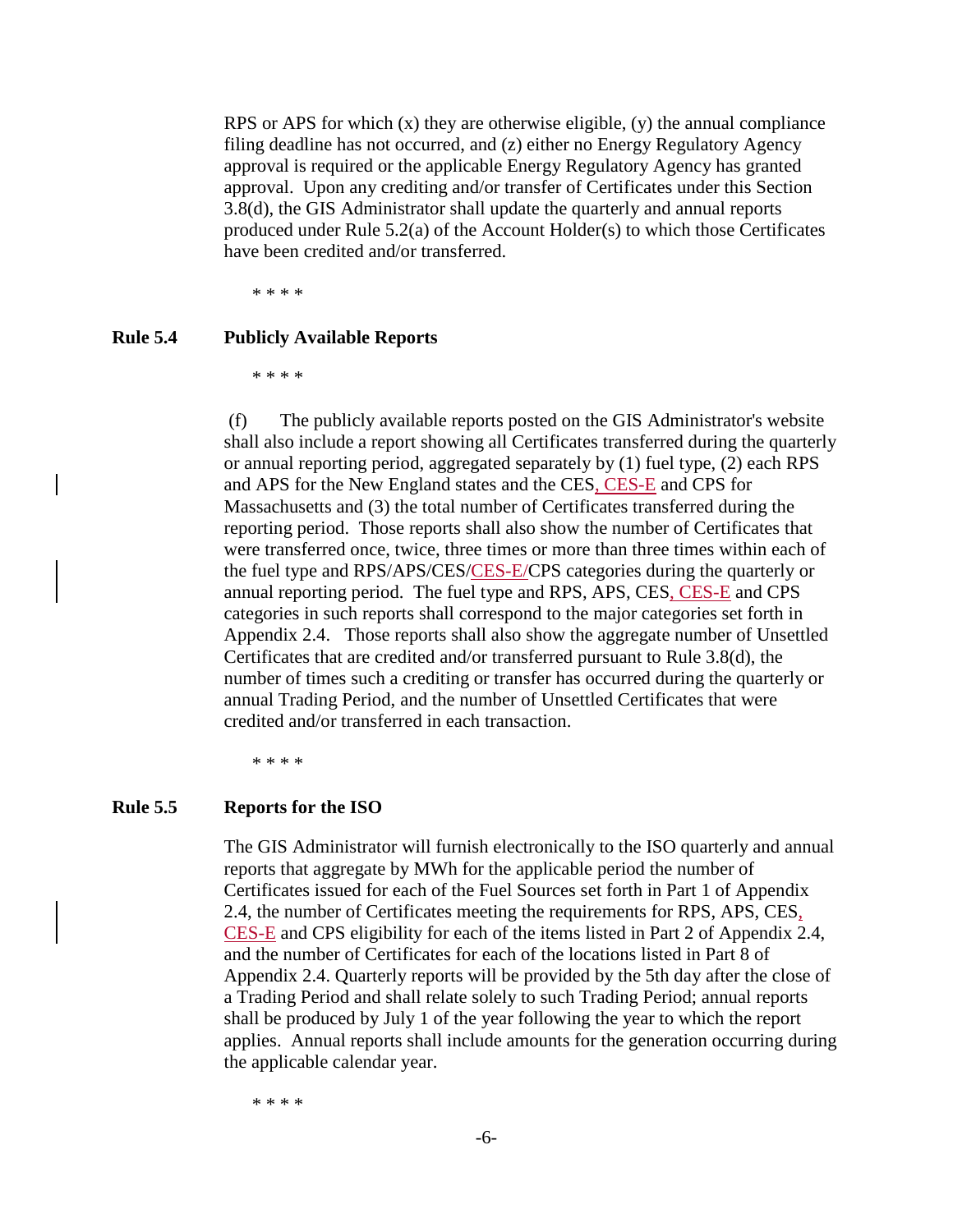## **FUNCTIONAL REQUIREMENTS**

\* \* \* \*

#### **4. GIS Database.**

The GIS database will be a stand-alone database, separate from the MSS. It will need frequent modifications in the first few years to accommodate evolving Attribute Laws and changes in the GIS Operating Rules.

In addition to the hourly data, which will be listed on the Certificates, provided from the MSS database, the GIS database will need to include fields for other data, on a product-by-product basis. The GIS database shall include the ability to be expanded to include many additional fields. The current list, as expanded by Appendix 2.4, includes, but is not limited to, the following:

> Fuel Source Vintage (year commercially operational or as otherwise required by state regulations) Union labor (MA) Emissions factors for SOx, NOx, and CO2 which may vary over time or by fuel Eligibility for state RPS (MA, ME, CT, NH, RI, VT)<sup>1</sup>, CES, CES-E, (MA) APS, MAPS or CPS (MA) Identification of specific unit Location Time and date of generation Certificate ownership share (for multiple owners of a generator) Status under Regional Greenhouse Gas Initiative Capability to cogenerate electricity and steam

The GIS Administrator will develop and maintain the database, as well as catalog the initial assignment of Certificates and any trading of Certificates, and provide reports on net Retail LSEs' attribute accounting to facilitate verification by the appropriate state agency. Entry and updating of generator-specific attributes may be performed by the GIS Generator or Importing Account Holder or its designated agent, subject to confirmation by the GIS Administrator.

<sup>&</sup>lt;sup>1</sup> Eligibility will be determined by the applicable regulatory agency pursuant to the applicable Attribute Laws.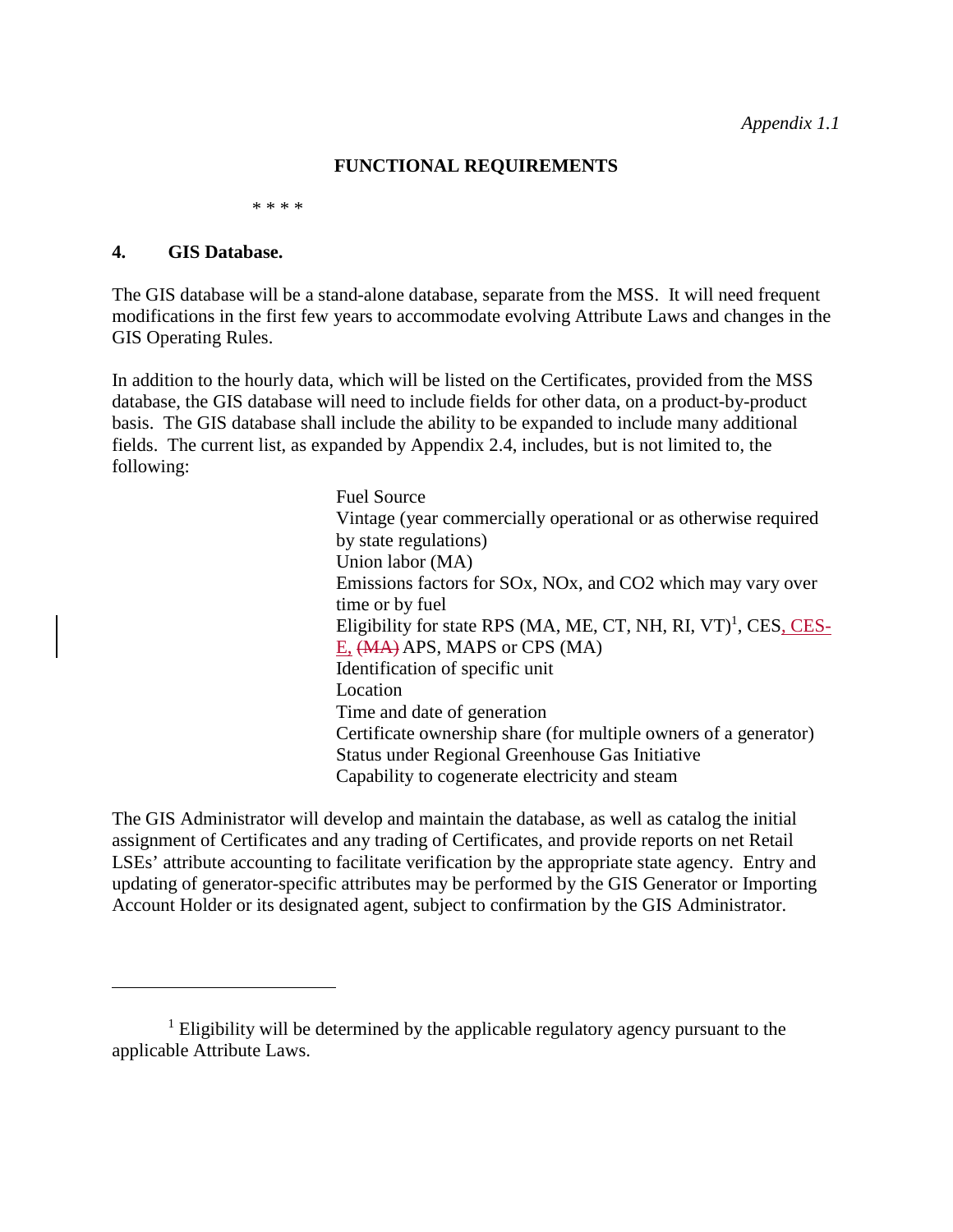## **GIS Certificate Fields**<sup>2</sup>

\* \* \* \*

**Part 2** - The following shall be the data field options for Renewable Portfolio Standard ("RPS"), Alternative Energy Portfolio Standard ("APS"), Clean Energy Standard ("CES"), Clean Energy Standard for Clean Existing Generation Units ("CES-E") and Clean Peak Energy Standard ("CPS") Eligibility:

\* \* \* \*

**Massachusetts** APS Alternative Generation Unit (yes/no) CHP Efficient Steam Technology Flywheel Storage Unit Useful Thermal Energy Generation Unit RPS Class I Renewable Generation Unit (yes/no) RPS Class I Solar Carve-Out Unit (yes/no) Expiration of Opt-In Term: (month/year) Solar Carve-Out II Unit (yes/no) Expiration of Opt-In Term: (month/year) RPS Class I S-REC Auction (yes/no) Year of energy generation (year) Date of conversion / redesignation (month/year) Date of expiration (month/year) SREC-II Auction (yes/no) Year of energy generation (year) Date of conversion / redesignation (month/year) Date of expiration (month/year) RPS Class II Renewable Generation Unit (yes/no) RPS Class II Waste Energy Generation Unit (yes/no) Renewable Resource (yes/no) Clean Energy Standard (yes/no) Clean Energy Standard for Clean Existing Generation Units (yes/no) Clean Peak Standard (yes/no) Eligible MA Renewable for NOx Allowances claims from Public Benefit set-a-side (yes/no) Generation level per year or Energy imported per year above which qualifies as RPS Class I Renewable Generation Unit or APS Alternative Generation Unit: \_\_\_\_

 $2$  Fields identified with an asterisk  $(*)$  will not change.